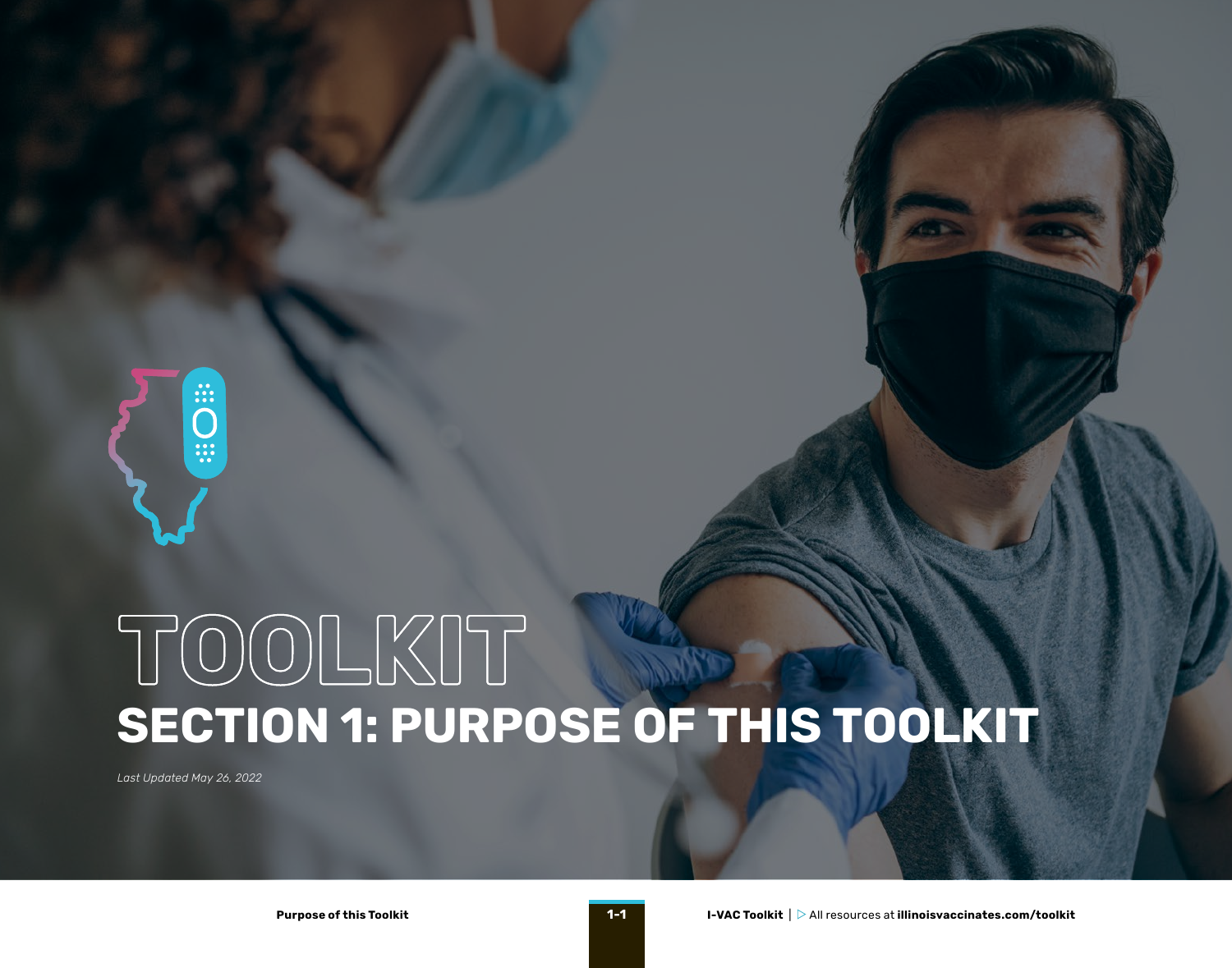## **INTENT**

This toolkit is not meant to replace the required trainings healthcare providers and organizations need to complete to be a COVID-19 vaccinator in Illinois. This toolkit is designed to provide information on the different components of what is needed to administer COVID-19 vaccines effectively and efficiently in a variety of clinical settings.